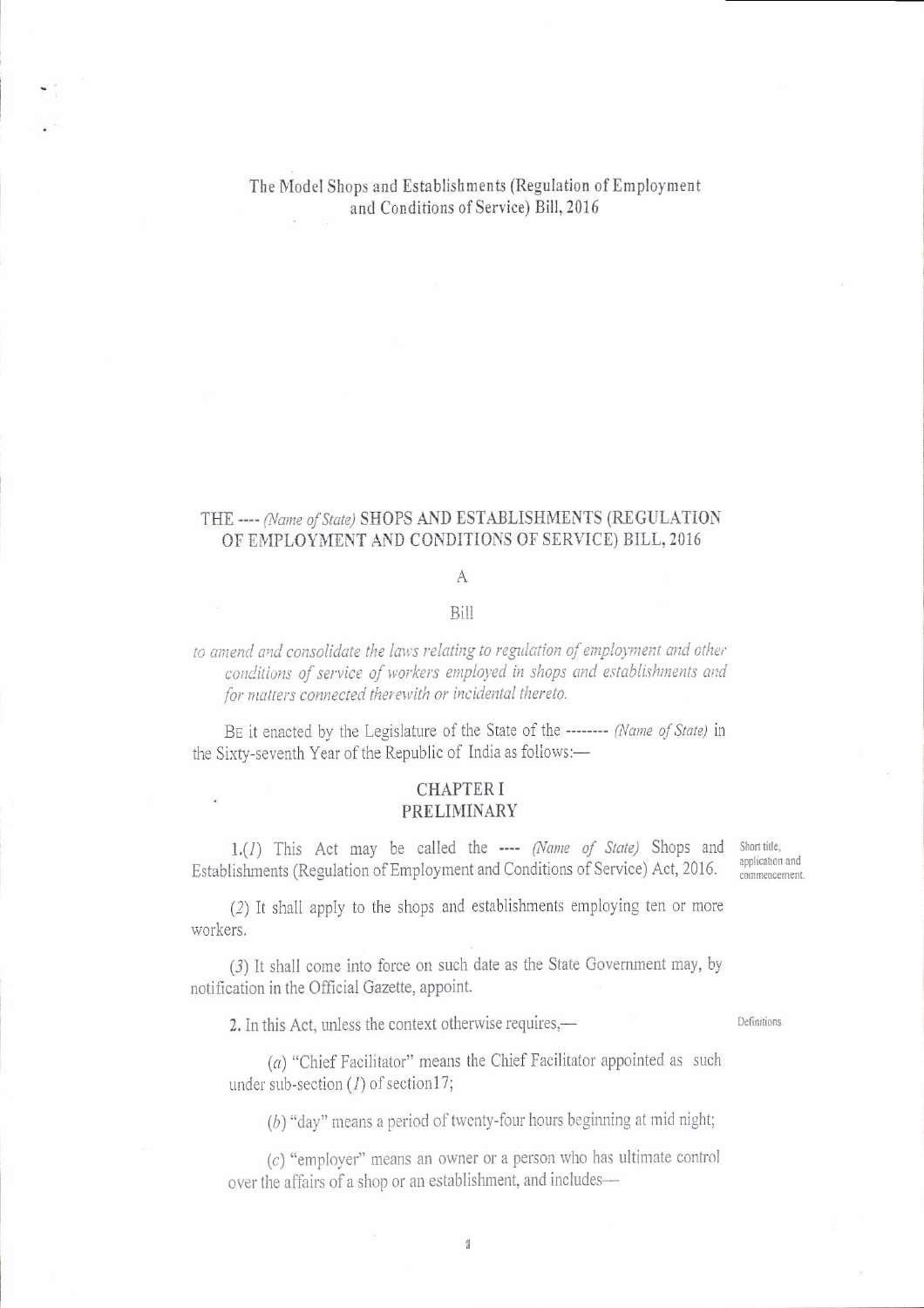$(i)$  in the case of a firm or association of individuals, a partner or member of the firm or association;

 $(ii)$  in the case of a company, a director of the company;

(iii) in the case of a shop or an establishment owned or controlled by the Central Government or a State Government or local authority, the person or persons appointed to manage the affairs of such shop or establishment by the Central Govemment or the State Government or local authority, as the case may be;

(d) "establishment" means any premises, not being the premises of <sup>a</sup> factory or a shop,-

 $(i)$  wherein any trade, business, manufacture, or any work in comection with, or incidental or ancillary thereto, or any joumalistic or printing work, or business of banking, insurance, stocks and shares, brokerage or produce exchange, is carried on; or

 $(ii)$  which is used as theatre, cinema, or for any other public amusement or entertainment,

to whom the provisions of the Factories Act, 1948 does not apply;

 $(e)$  "notification" means a notification published in the Official Gazette:

 $(f)$  "prescribed" means prescribed by rules made under this Act;

 $(g)$  "shop" means any premises where goods are sold, either by retail or wholesale or where services are rendered to customers, and includes an office, a store-room, go-down, warehouse or workhouse or work place for distribution or packaging or repackaging or finished goods is carried on; but does not include a shop attached to a factory where persons employed in such shop are allowed the benefits provided under the Factories Act, 1948;

 $(h)$  "wages" means all remuneration (whether by way of salary, allowances or otherwise) expressed in terms of money or capable of being so expressed which would, if the terms of employment, express or implied, were fulfilled, be payable to a person employed in respect of his employment of of work done in such employment, and includes-

(i) any remuneration payable under any award or settlement between the parties or under any order of a court or tribunal;

 $(ii)$  any remuneration to which the person employed is entitled in respect of overtime work or holidays or any leave period;

 $(iii)$  any additional remuneration payable under the terms of employment (whether called a bonus or by any other name);

 $(iv)$  any sum which by reason of the termination of employment of the person employed is payable under any law, contract or instrument which provides for the payment of such sum, whether with or without deductions:

63 of 1943.

63 of 191S.